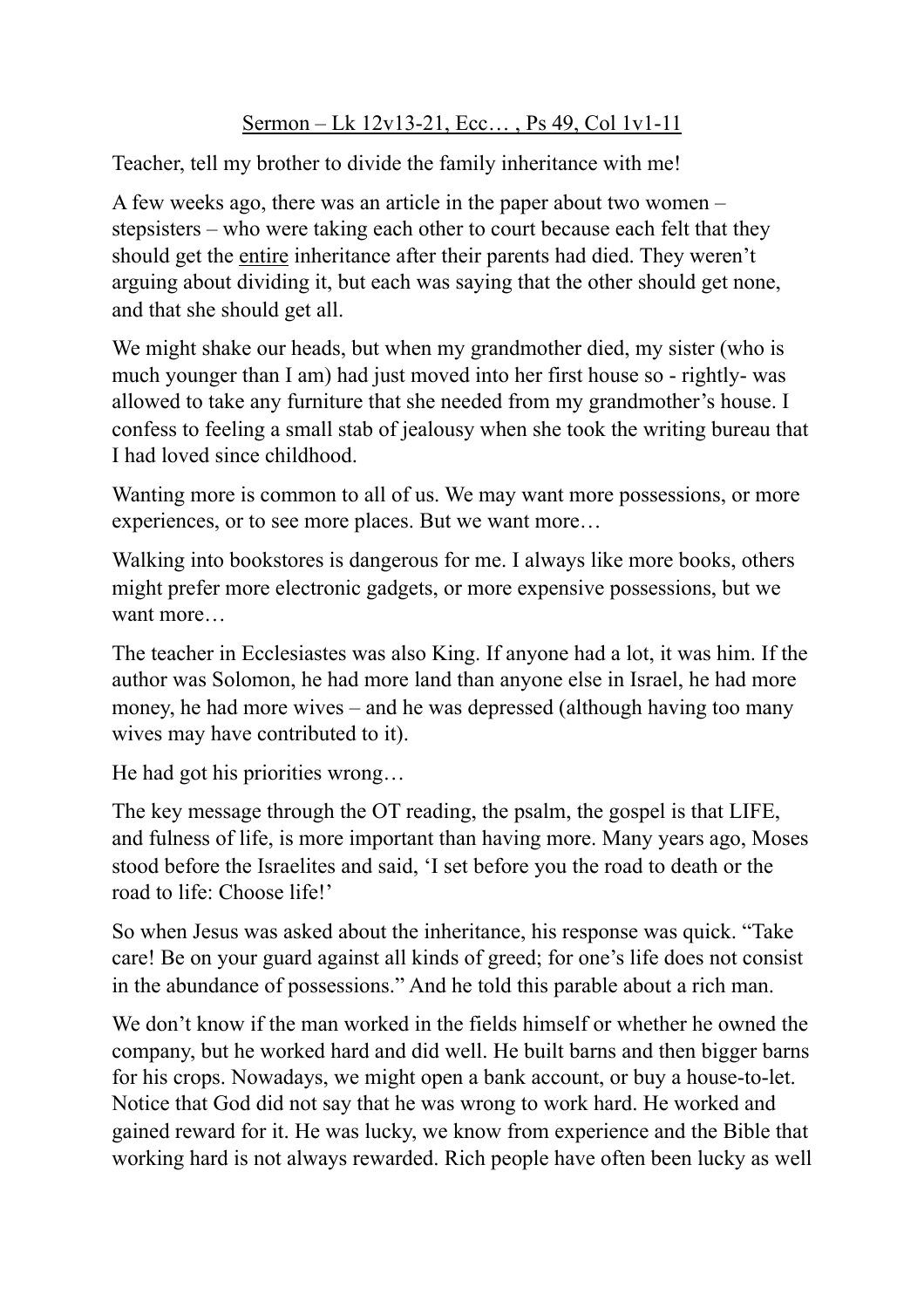as working hard. Notice as well that God does not say that the man should not eat, drink and be merry!

But God called him a fool. The man had only thought about his outward ease. He had stored up treasures for himself, but had not thought about his soul, or his God or the wider world. In the Bible, a fool is someone who thinks that priorities do not matter, that we can do whatever we want and not thinkabout the wider implications. Anyone who says 'Climate change won't affect me' is a fool

The man was a fool because he stored us treasures for himself, but was not rich towards God.

The Bible gives us guidelines about what to do with our money. We are responsible for paying our bills, buying food, and caring for our family members. Most of our money will probably be used for those things. If we feel that we lack money, then think about time. We all have 24 hours of time in a day, most of which will be used for paying bills, getting food and caring for family members. But whether money or time, the Bible also says:

- 1. Give some to God in gratitude. It's hard to hand money over to God, but giving to the church or Christian charities is an acceptable substitute. God does not need us to give, but he invites us to share in his work, and we need to give. It focuses our life properly and helps us to love God first, with all our heart and mind and soul and strength.
- 2. Give some to others to help those who are less well off. If being wealthy depends on luck as well as hard work, then it is hard to say 'This is all mine. My hard work has earned it' as the rich man did.
- 3. Third, use some to build friendships. The Bible tells us to celebrate with family and friends. And do it NOW – not putting it off to a future date. Eat, drink and be merry! Next time we have a parish lunch, that is a good use of money…

These make our soul rich towards God and bring life.

We are facing a different situation as a church: next door we have a big barn and we are spending lots of money on it. How does this apply?

First: Does it glorify God? Does it turn our focus towards God and remind us of his goodness? Is it a way of giving thanks to God for his goodness? I hope so!

Second: Will it be used for others? Will it be a place of protection and help? Will people be able to hear of God's love and kindness? It will certainly be